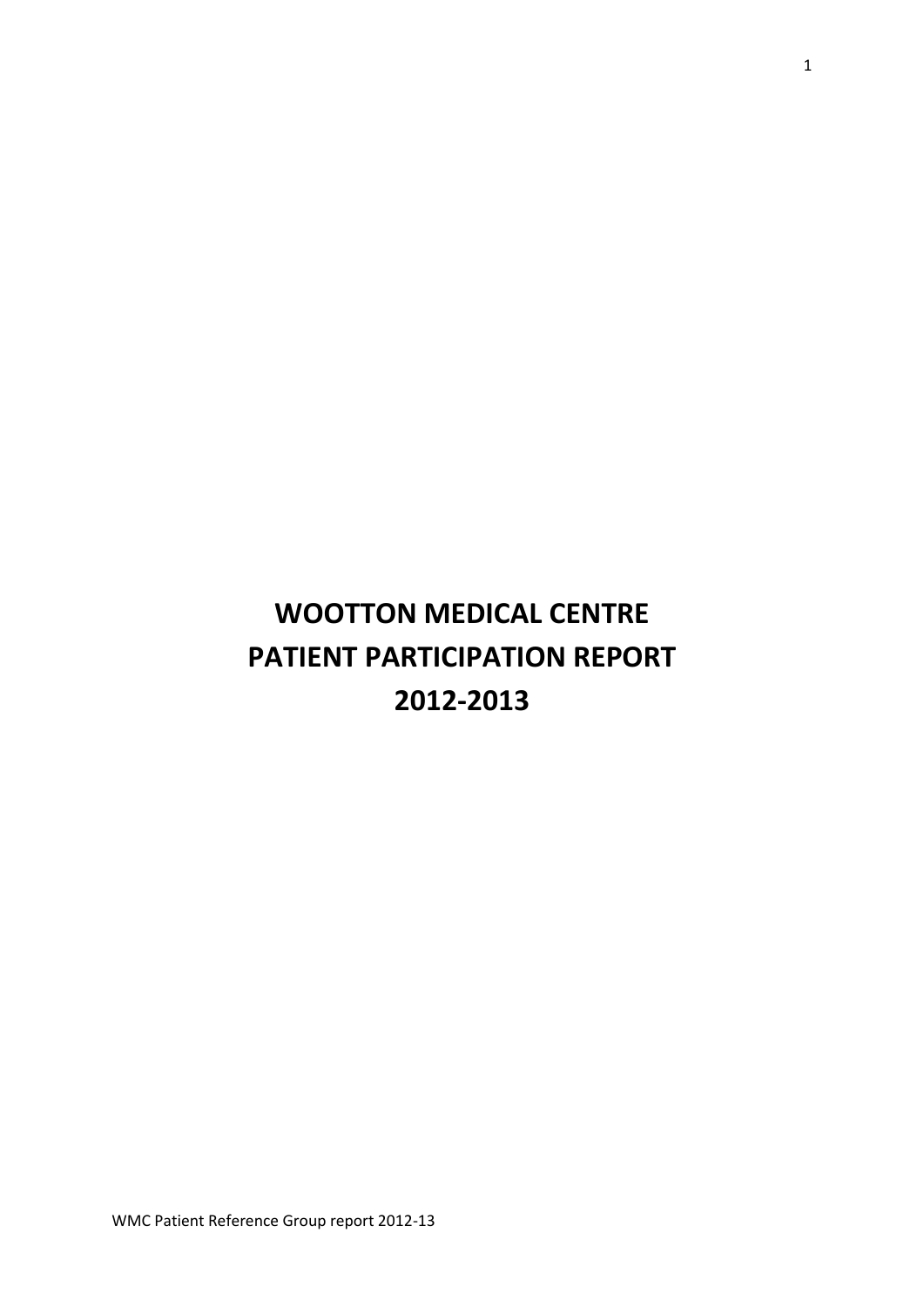# **Wootton Medical Centre**

# **Patient Participation Report2012-2013**

## **Introduction;**

We have had a Patient Participation Group at Wootton Medical Centre (WMC) for some years. This group was formalised during 2011, with the appointment of a Chairman who is a registered patient as are all the lay members of the group. Formal terms of reference were drawn up and a code of conduct established. The group also changed its name after group discussion and democratic agreement to '*Wootton Patient Supporters'*(*WPS*)

At present we continue to have only an actual patient reference group but may extend this to include a virtual group as well in the future.

During 2011 and 2012 *WPS* as group have been involved in recruiting new members, supporting WMC in developing and performing a patient survey and in reviewing the results and discussing potential changes and the actions required to address those changes. The *WPS* have been very supportive during the Flu clinic season in autumn of 2011 and 2012. They have organised a very successful Christmas raffle for two consecutive years raising funds for equipment that will benefit patients. With the funds that the *WPS* have raised they have purchased a Wheelchair for use in the surgery. A Carbon monoxide monitor to help with smoking cessation and a new dermatascope and dermatology atlas to help with skin conditions have been purchased this year.

In 2011 we joined NAPP ( National Association of Patient participation)

During the year 2012-2013 our Chairman has attended the East & South Locality Engagement Group

The Doctors and all staff at WMC are very grateful for the time and effort members of *WPS* have put into supporting their practice in so many ways during the year 2012-2013,

# **Profile of ' Wootton Patient Supporters'**

During the year 2011-2012 we had fifteen members of WPS with all lay members being registered patients. During the year 2012-2013 we have had over twenty registered patients attending meetings and contributing to *WPS*. Due to individual circumstances and life events not all members are able to attend all meetings and there is a constant flow of members into and out of the group. We also have a lead GP Dr S Davies and our Practice manager and senior practice nurse providing input and support from the clinical and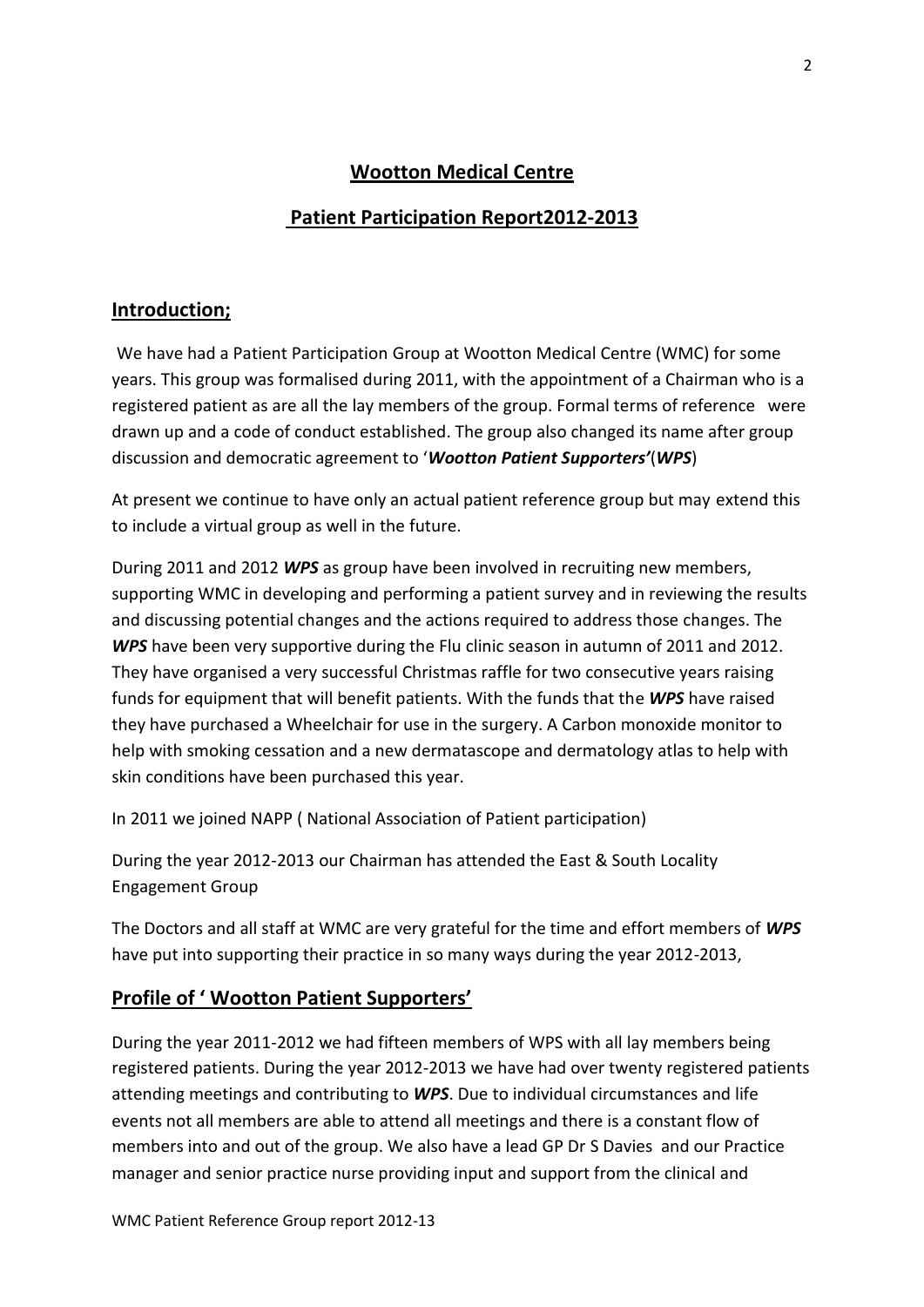administrative members of the practice. Since the retirement of group's secretary during 2012 the practice manager has taken on this role.

Of the twenty registered patients attending meetings in the last year six have been men one if whom is our Chairman. The majority of our members are over fifty we have one attendee under 20 at present whose input has been very helpful.

Our members represent a wide range of our patient population. We have members who are and have been carers, who have experience of chronic disease management and consequently the review systems within the practice, prescription systems, recall and appointment systems. One member works as a voluntary driver for patients and they are able to provide helpful advice. Our Chairman is also a governor of the School which services our practice area. We have members who are retired and those who work in both the public and private sector, members who work with children and a student. We have representation from our ethnic minority also our disabled population.

We are aware as a group we still need to encourage more young men and women and members with young families to join us. We are also aware that people's lives are busy and that they have many commitments and as a consequence may not feel able to give yet more time to join us. We shall continue to encourage all patients to feel welcome.

# **Steps taken to recruit members to 'Wootton Supporters Group'**

Since 2011 as a practice we have, with the members of '*Wootton Patient Supporters'(WPS)* help, tried to encourage new members, and for a wider representation of our practice demographic profile to join the group. We have displayed posters in the Medical Centre and also in local shops and public notice boards, Group members have taken these posters also and displayed them in areas they felt would make our patient population aware of the group and be inspired to join us. They displayed the posters in community centres, local libraries and notice boards of their choice*.* We have encouraged opportunistic recruitment by all clinical and reception staff when patients attend the surgery. Our newsletters also invites new members.

An invitation to join the group is given to new patients as they register with Wootton Medical Centre

Direct invitation to join has been undertaken by all GPs and the practice manager informed if any patients show an interest so that contact can be made again before the next meeting to rekindle that interest.

There is an invitation to join *WPS* on the practice website.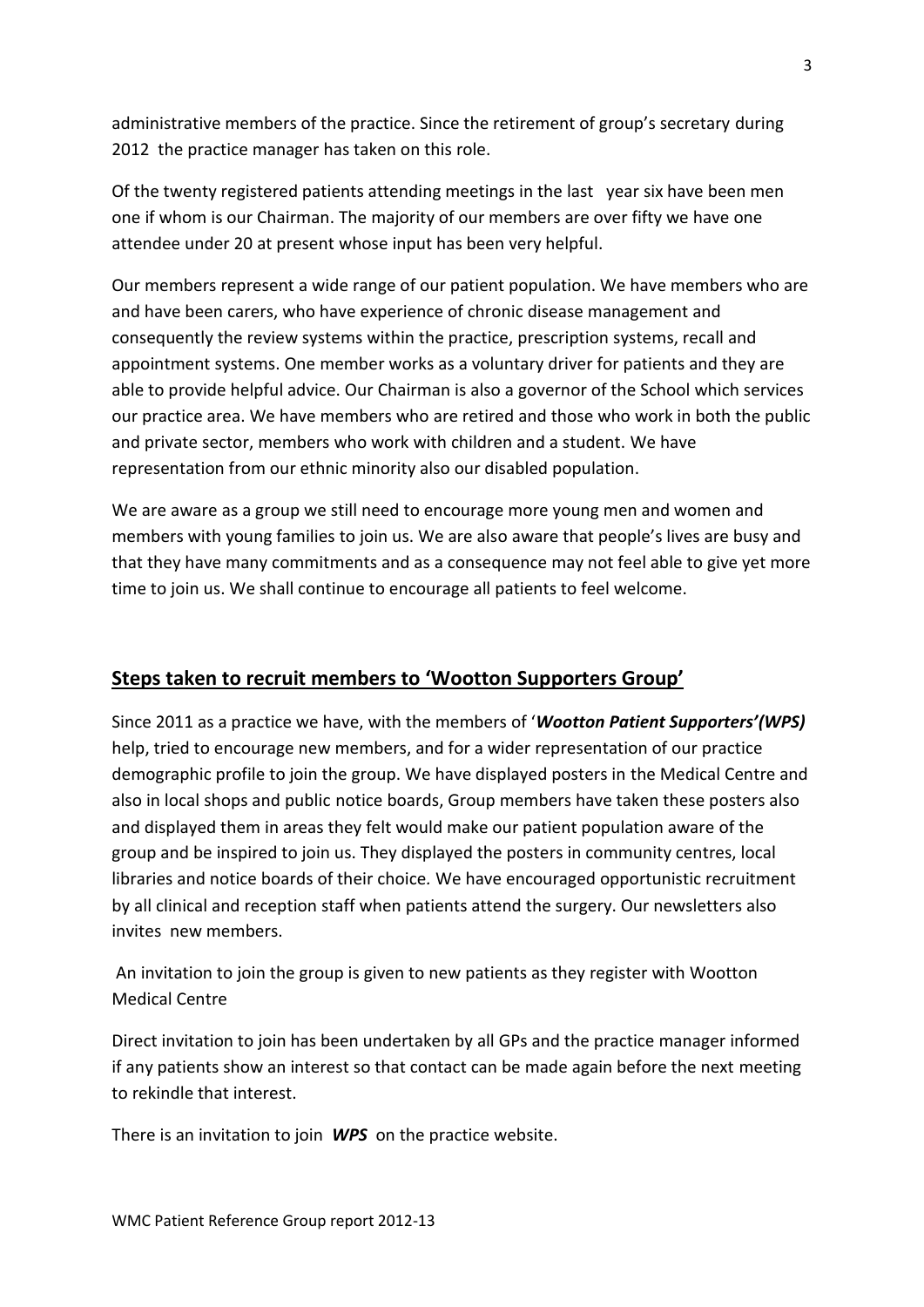To try and attract more members we have developed an invitation card which we have attached to the repeat prescriptions of patients receiving repeat prescriptions who are in underrepresented demographic groups. Unfortunately this has failed to generate any response.

Before each meeting an invitation to all patients to attend is clearly displayed in the surgery building.

Over the years 2011-2013 we have actively been recruiting new members as outlined. Direct invitation of patients by clinicians and *WPS* members is the most successful method of encouraging new members.

# **Wootton Medical Centre Practice Survey 2011-2012**

**I**n the patient participation report of 2011-2012 the Patient survey was discussed at length and specific action plans drawn up and overver the last year with the *WPS* these areas have been addressed:

**1, Waiting room;** In the 2011-2012 survey this was an area of relatively poor performance and this was discussed with *WPS* and it was decided no major structural change was possible owing to space constraints and this was agreed by WPS. It was agreed that the clinical staff would work hard to improve waiting times and aim to reduce pressure on patients in the waiting area.

**Outcome**; During 2012 the clinical staff have worked on this area but practice and patient demand had increased, sometimes clinicians run late due to the unpredictable nature of patients problems. The waiting room continues to be an issue in the 2012-13 survey

**2, Magazines;** the *WPS* group decided no magazines were better than old used ones.

**3, Surgery Access**; Steps were taken after the meeting to increase patient awareness of appointment times

**4,Improving access**; Although in the 2011-12 survey ability to see Dr of chose and telephone access were above the national average steps to improve access further were to be undertaken.

**Outcome**; Dr Davies under took a trial of using telephone consultations over a two week period and audited the results. The results showed patients were pleased with the access and telephone consultations. However the manner in which the trial was done resulted in increased consultations during the trial period in addition to the normal booked consultations and was not feasible to continue long term. The audit and the results were presented to and discussed within the practice and *WPS.* The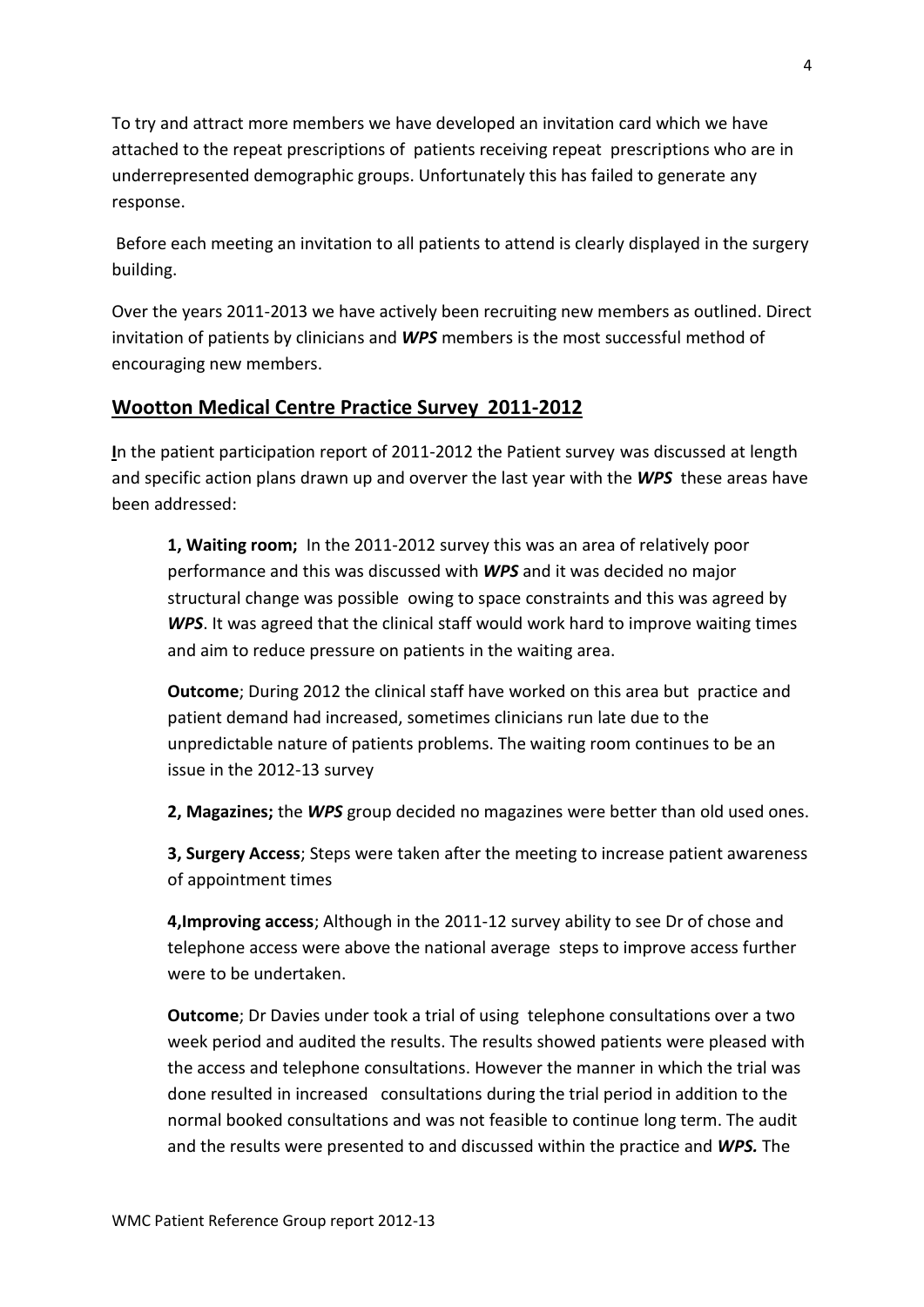use of telephones has increased but we have not moved to a formal telephone triage system as in some practices.

## **Wootton Medical centre Patient Survey 2012-2013**

## **Development of Patient survey 2013-13**

The proposed Practice survey was discussed at a *WPS* meeting in October 2012.After group discussion it was decided to use the same survey as in 2011;The IPQ( Improving Practice Questionnaire) with analysis by 'cfep uk surveys. This is a standardised questionnaire covering a wide range of service issues including, access, reception provision, clinical care provision. It is easy to understand and complete. The group had experience of using it before. Comparison of performance year on year would be helpful. After agreeing on the survey to be used the *WPS* were fully included in the decision of when and how the survey would be conducted. After full discussion with the group at the October meeting it was decided to run the survey after the Flu vaccination clinics had finished and before Christmas. The group again agreed to provide support during the survey period.

IPQ= Improving practice questionnaire

Cfep= client focused evaluation programme surveys ltd, a survey company specialising in patient and colleague feedback for health professionals working in the NHS

# **Patient Survey at Wootton Medical centre 2012-13**

After agreement to use the IPQ survey by *WPS* the survey was organised.

# **Methodology;**

The required numbers of questionnaires for the survey to be statistically significant were provided by Cfep. Doctors Moore, Penfold and Davies were included in the survey as in 2011 and on this occasion so was Dr A Hart who acts a locum at WMC. The nurses were not included on this occaision. A total of 224 questionnaires were completed.

A specific week in December was chosen by the practice manager to carry out the survey, this was before Christmas. The Doctors were not made aware of this date so that the survey would be a true reflection of their normal service. The survey was carried out without bias or prejudice and all patients attending for a Doctors appointment during the survey period were offered the opportunity to take part. The responses on the questionnaires were anonymous. Completion of the questionnaires was voluntary and if a patient declined the opportunity to complete one this was respected by the survey administrators .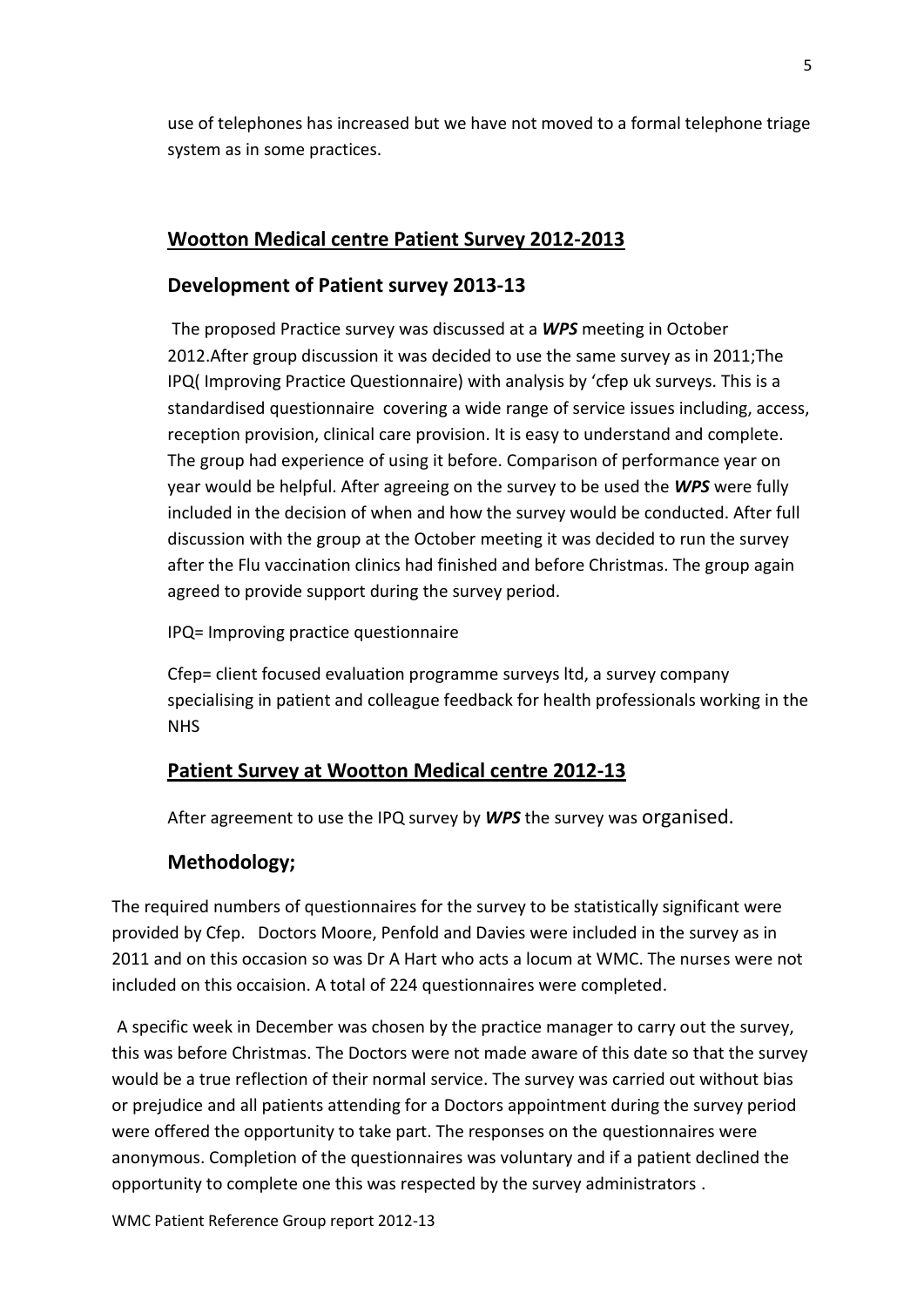During each surgery session a survey administrator (either a *WPS* member or reception staff member) was placed in the surgery foyer, meeting and greeting all patients inviting all those attending for a doctor appointment to complete the IPQ questionnaire after their appointment. During some sessions members of the **WPS** helped the reception staff carry out this role. The questionnaires were held on clip boards and the survey pens were provided.

The questionnaires were colour coded with a blue, red or yellow mark, denoting the colour coding used within the practice for each Doctor. Completed forms were place by the respondent in the same colour coded envelope and placed in a box which was, when all the questionnaires were completed forwarded to cfep surveys' for analysis by recorded delivery. All 224 questionnaires were completed in all.

# **Results of Patient Satisfaction Survey 2012**-**13**

The results of the Practice survey were returned from cfep in two formats; a poster giving a graphical and visual display and also detailed report of results to each question asked with comparisons with national results and a full list of participants comment. Each clinician also received a detailed individual report of their own individual results.

# **Informing patients of results**

The poster report depicting the survey results for the practice as a whole was displayed in the waiting room along with an open invitation to attend a meeting of *WPS* to discuss the results. A full copy of the report is kept in reception for all patients to read should they want to.

# **Meeting with WPS to Discuss Survey Results**

A meeting of Wootton Patient Supporters was held on 14 03 2012 was held to discuss the survey that had been completed by 224 patients. The results had been reviewed and discussed at a meeting of all members of WMC practice prior to this.

- At the meeting lead clinician Dr Davies thanked the group very much for their support before and during the survey procedure and for attending the meeting
- $\bullet$ Copies of the graphic results, full report along with participants' comments were reviewed and discussed. The methods used by cfep to analyse the results were reviewed and discussed also. The questions receiving blanks/spoil responses were also reviewed and possible reasons discussed.
- The results of the survey were very good and 92% of all patient ratings about the practice were good, very good or excellent and overall mean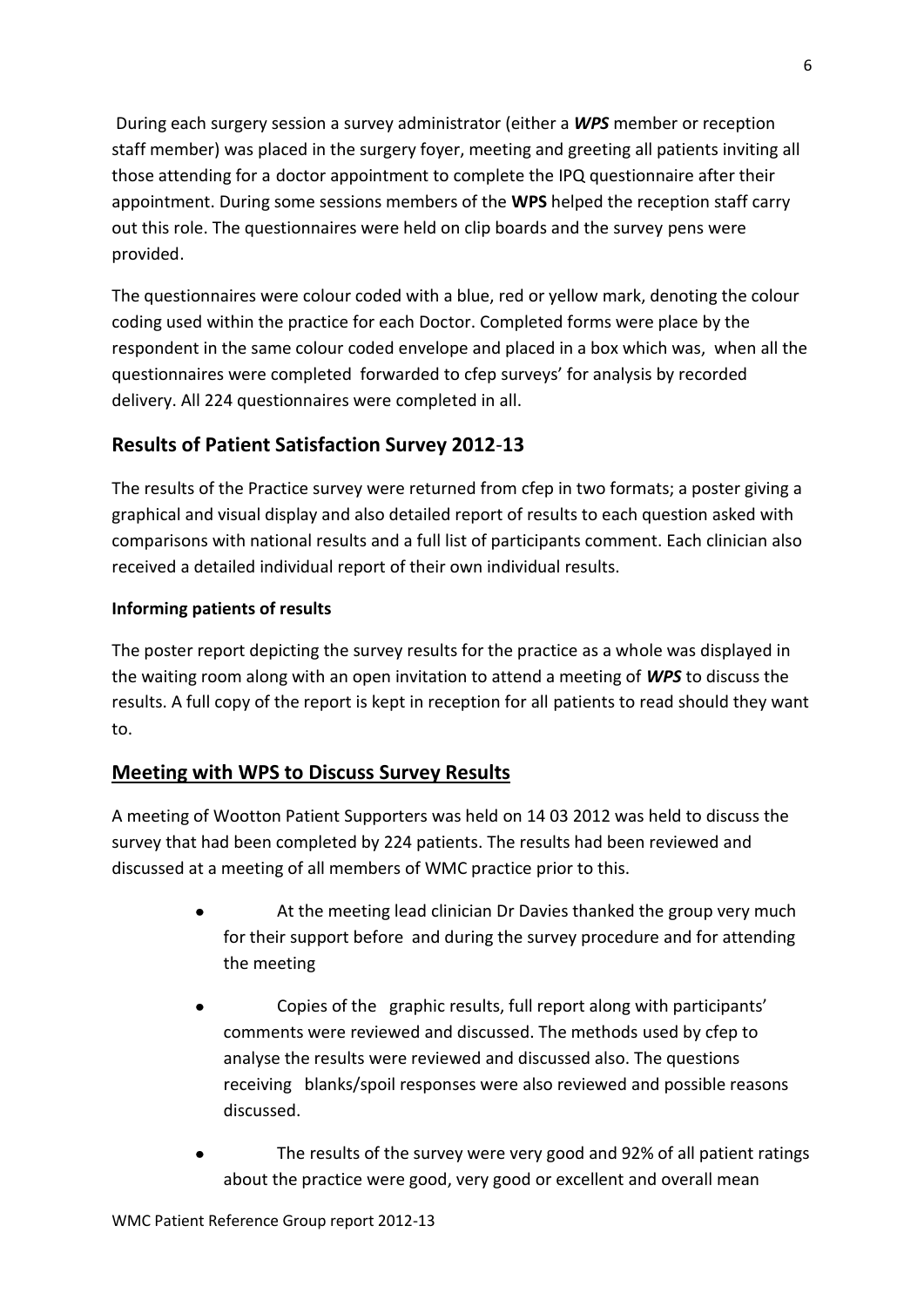satisfaction 81% (national average 73%.) All parameters reviewed in the survey except one(comfort of waiting room) were above the national average and all except that one were in the highest 25% of all mean scores nationally. The comfort of waiting room 65% compared to national average 66% was in the middle50% of all means nationally.

- Within the group meeting the results were compared to the previous performance in 2011. Although still very good and well above the national average in all parameters except waiting room comfort they were less good than 2011 in all parameters except seeing practitioner within 48hours which was the same (75% mean score).the *WPS* members present expressed their feelings that the service supplied was very good,. The areas of the survey covering clinical provision and the clinicians were again well above the national average and this was discussed within the group.
- All the 2012 result except seeing practitioner within 48 hours were better than the score obtained in 2007.
- Participants comments were reviewed
- The results had been discussed at practice meeting previously and suggested changes were discussed.

# **Areas for change &improvement &proposals for change made with** *WPS*

**1,Waiting room;** The waiting room was again an area of relatively poor performance That is 65% just below national average (66%).This area was also commented on by on by survey participants.

- The waiting room comfort has been a problem previously. It is relatively small has had plastic seats some with arms, a small play area and a clear calling system. It is visible in case of emergency from reception, it is well ventilated. WPS members are aware of the need for fixed seats for safety and the need for cleanable seats, The group agrees these parameters should not be changed.
- New safety blinds to replace the present vertical blinds will be ordered for the waiting room and all clinical and administrative areas. This will improve safety and address comments made in survey. This plan was welcomed by *WPS*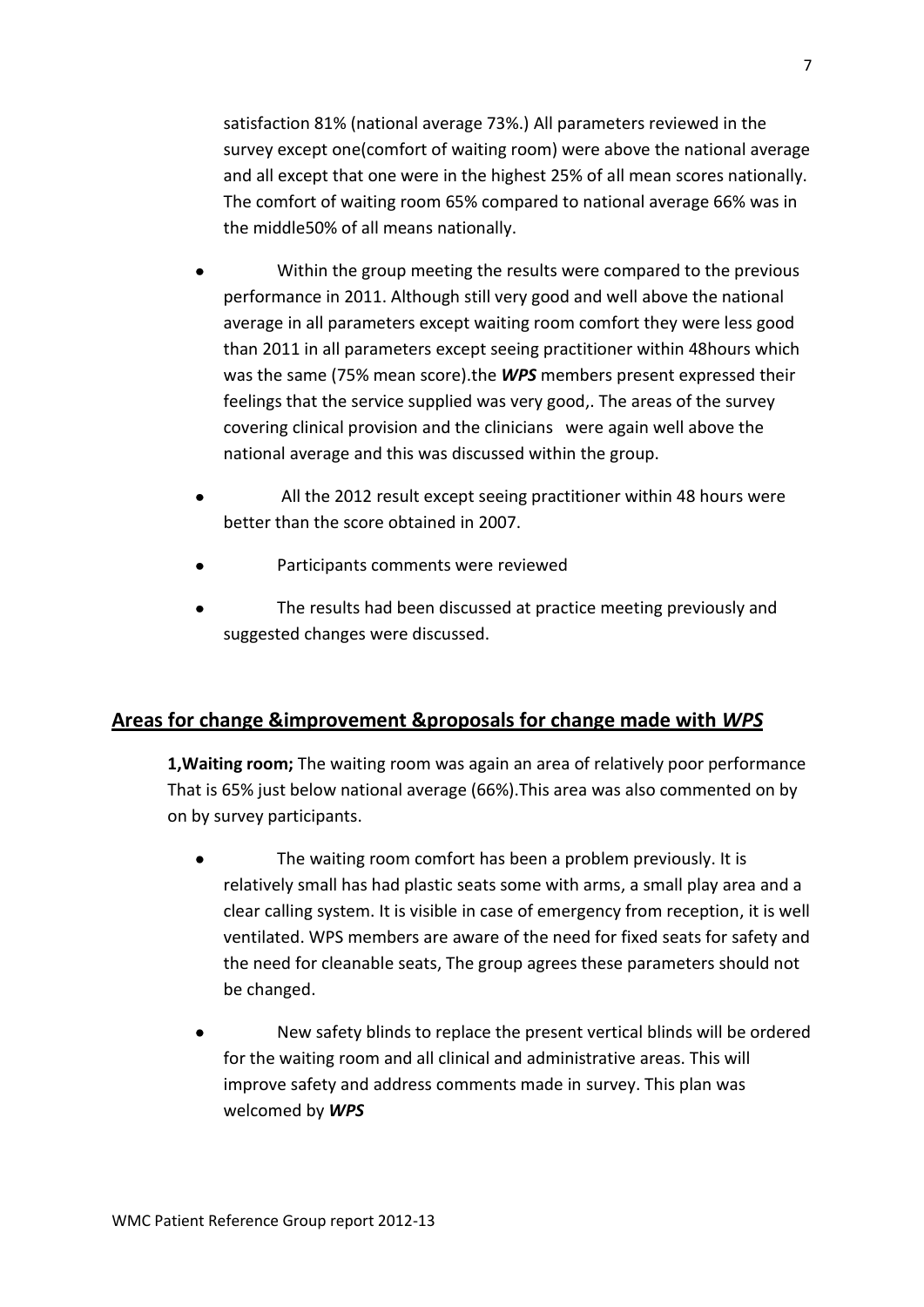Clinicians will continue to work on keeping to appointments and improving availability in order to improve the service provided again and reduce waiting room pressures.

### **2, Appointment systems**;

- Survey participants had requested improved reminder systems for appointments. The group discussed this. The practice is aiming to switch computer systems in the near future and this clinical system includes automatic text reminders for all appointments to the patient's mobile phone. This progress was welcomed by the *WPS* group. The interim use of a pay as you go mobile to text reminders was discussed with in the group but rejected on the grounds the amount of time it would take for reception staff, taking them away from other important duties and the risks of calls back for help/advice to an un manned phone.
- The introduction of a new checking and calling system at the same time as the computer upgrade was discussed at the suggestion of the practice. This may help waiting room congestion, this plan was also welcomed by *WPS.*
- Dr Davies will keep the group updated on progress at future meetings.

# **3, Out of hours contact**;

- Concern about how to contact out of hours had been expressed;
- This number is changing soon to 111.The emergency use contact number is on the surgery phone .
- Placing the number in Village notice board was discussed and agreed  $\bullet$ upon provided the parish council agree to the surgery request to do this.

 Meetings with *WPS* will continue to take place to continue to move forwards and improve patient care and services at Wootton Medical Centre

ESD. March 2013.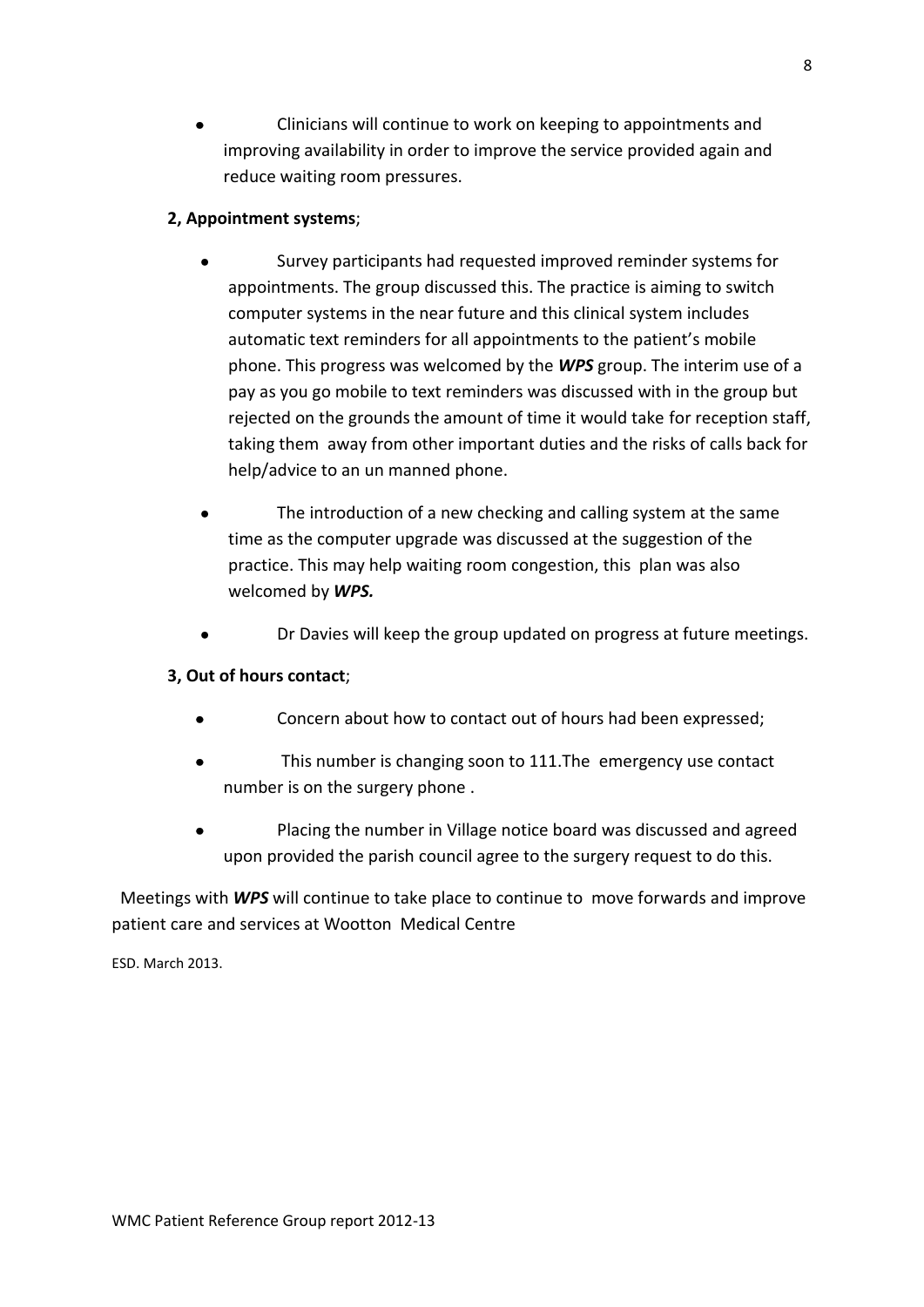#### Attachments.

- Example open invitation to meeting
- Copy of summary of action plan display for patients
- Copy of opening hours and extended hours
- Copy of repeat prescription invitation attachment
- Copy of survey results( on website); graphic document see document on website.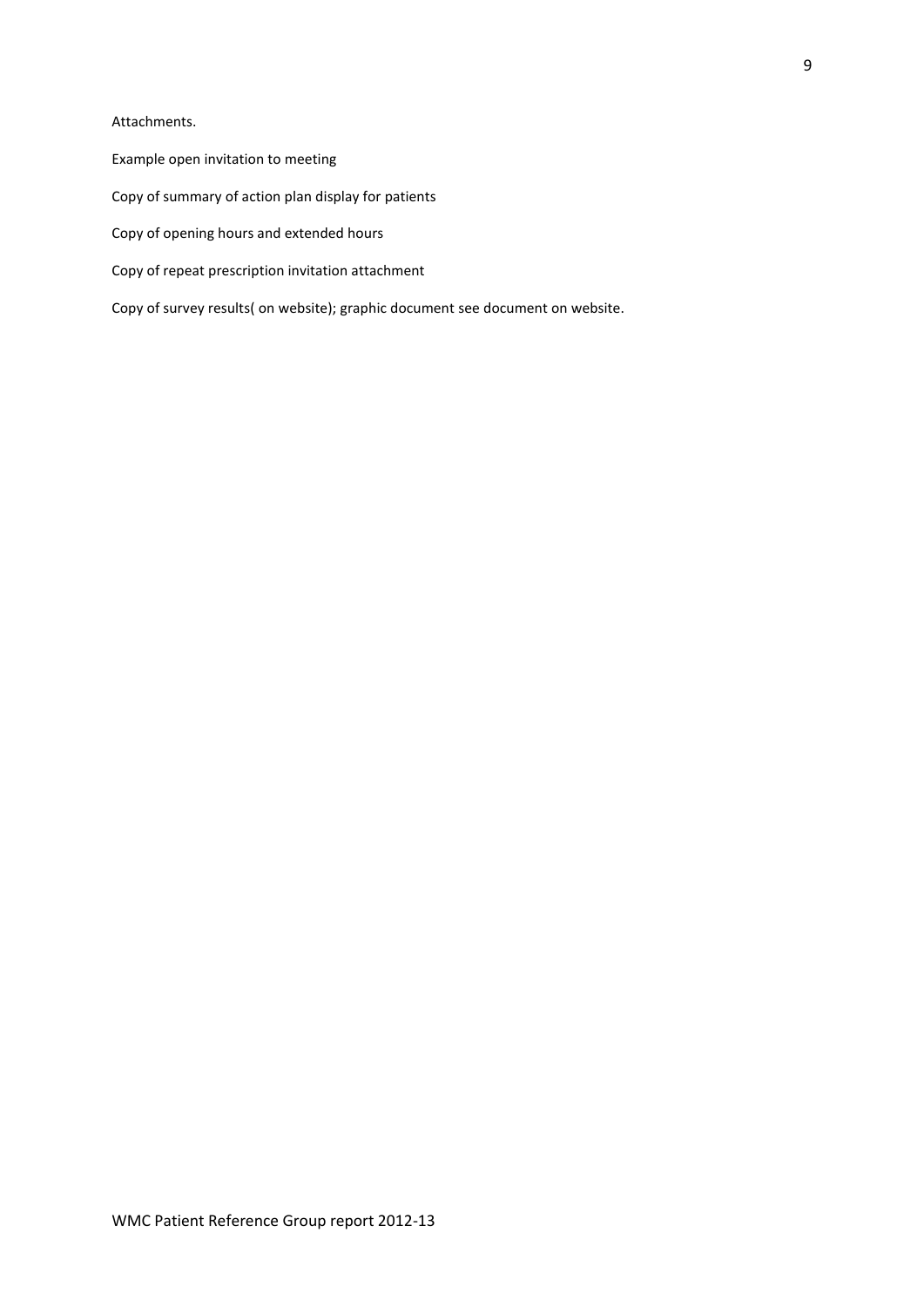# **Calling all Patients of Wootton Medical Centre**

# **Wootton Patient Supporters Group**

**Next meeting Thursday 18th October at 6.30pm held at the surgery**

**WHY not join us?**

**Please leave your details at reception if you would like to attend.**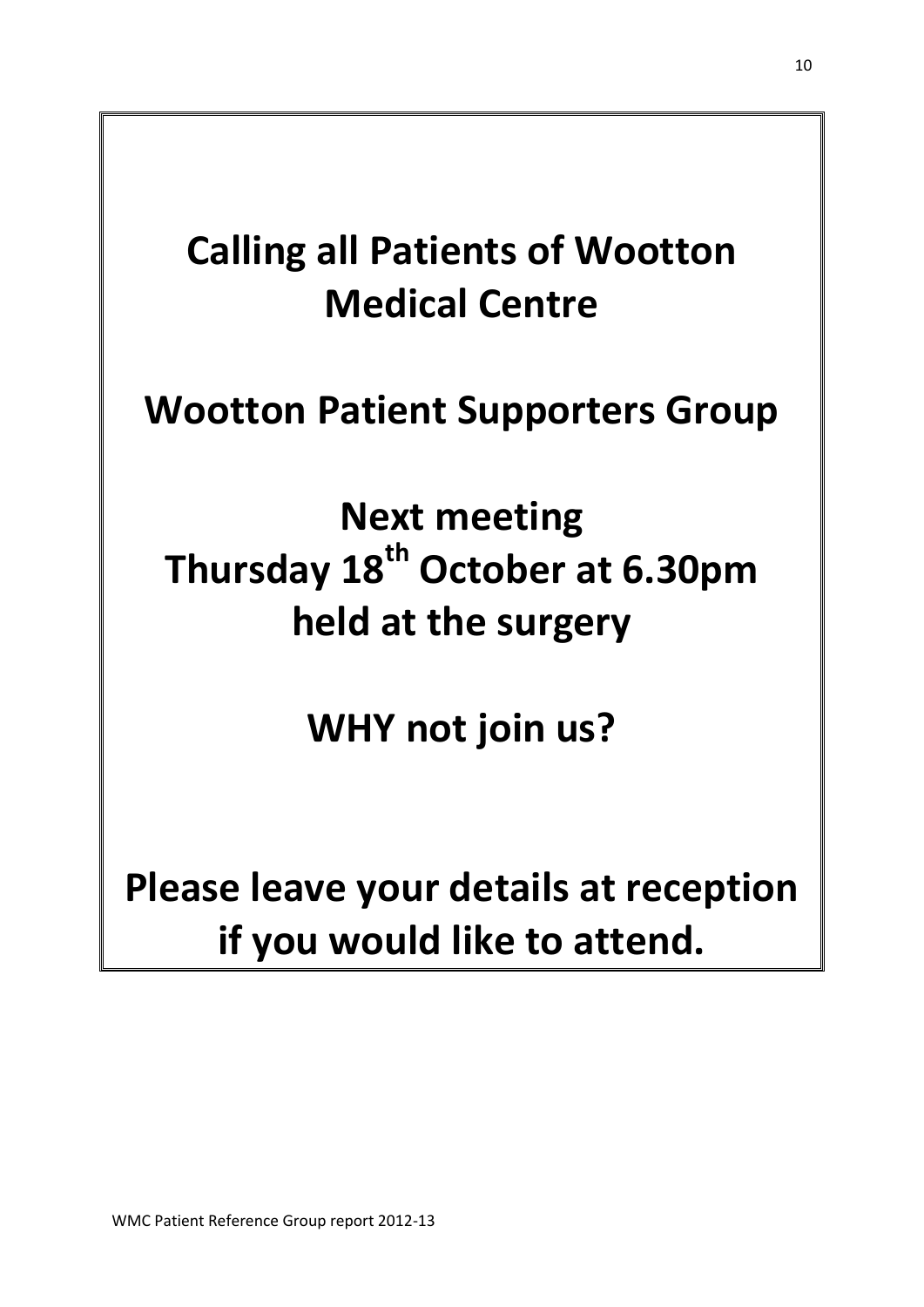# **WOOTTON MEDICAL CENTRE**

# **Actions following Patient satisfaction Survey**

Thank you to all who took part in our Patient Satisfaction Survey in December 2012.A poster displaying the results has been in the waiting room since February. We discussed the results and comments with '*Wootton Patient* Supporters'(WPS) your patient participation group on March 14<sup>th</sup>.

As a practice we were very pleased with the response that 92% of replies in the survey were good, very good or excellent with and overall mean score of 81% which is well above the national average of 73%. The results were not quite as good as 2011 when the figures were 93% and 84%. The parameters reviewing the clinicians were all high and well above the national average. *WPS* were also pleased with the results .Thank you also for the positive and constructive comments. We are always keen to improve our service further and address your concerns.

# **Waiting room facilities**

The waiting room is an area of concern with a score of only 65% satisfaction just below the national average (66%);

- The furniture in the waiting room is functional, purpose built with fixed cleanable seats for your safety and we are unable to change it. WPS understand this
- Blinds; concern was expressed about the blinds. This is being addressed and we will be replacing the present blinds with new safety blinds shortly
- Clinicians will continue work to reduce waiting times

# **Appointment reminders**

Appointment reminders was raised in the survey, this has been discussed and being addressed. The surgery will be upgrading its clinical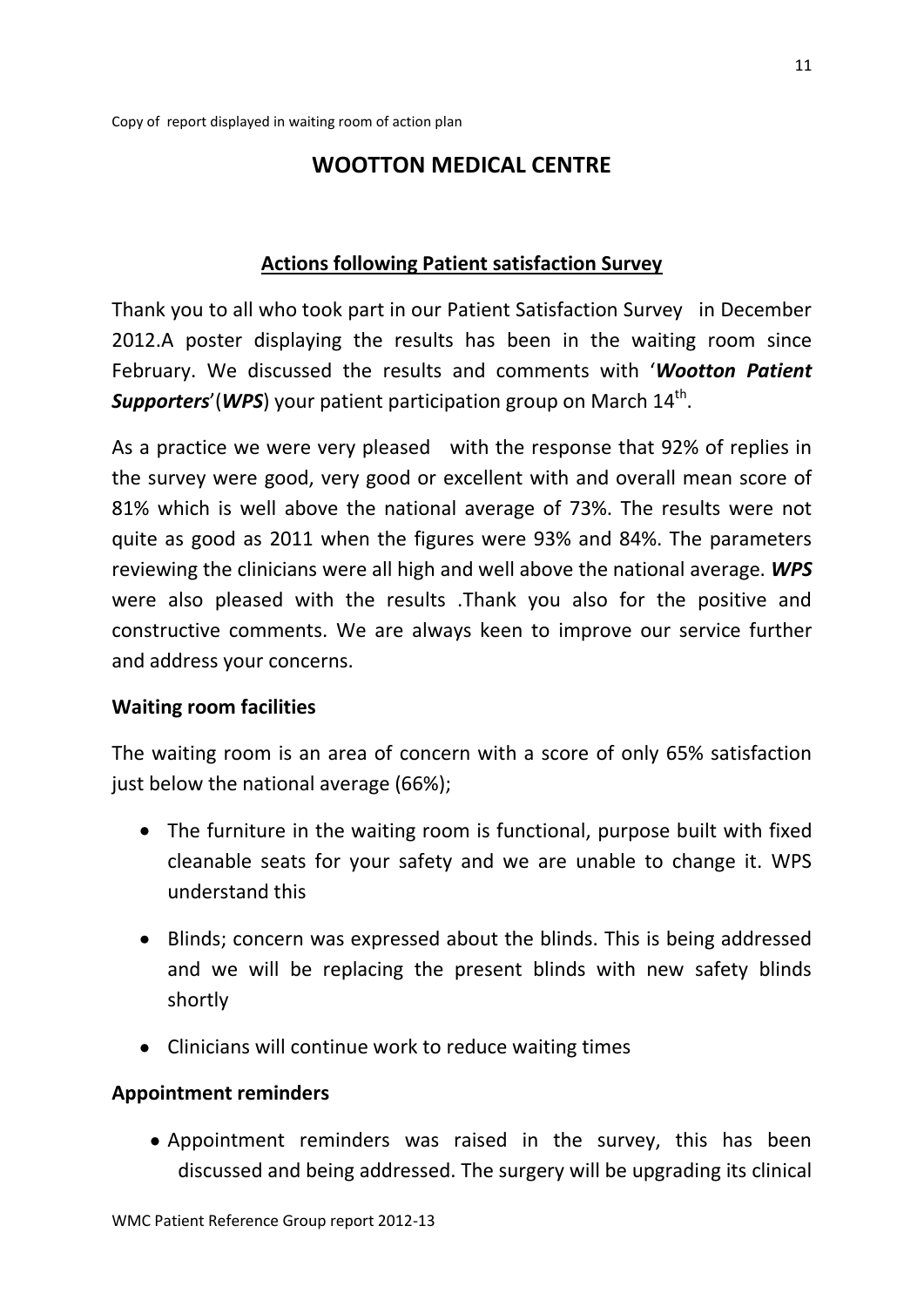computer system during 2013.The new system has an automatic text reminder service for mobile phone users which we intend to make use of. This will help remind and help to reduce non-attendance for appointments.

# **How to contact the out of hours service**

Concern was expressed about how to access the out of hours service

- The surgery will approach to Parish Council to obtain space in the notice board on the fence with contact details
- The surgery phones carry clear instructions of then numbers to ring when calling out of hours
- The Out of Hours number is changing to *111* for all calls and queries. Information about this will be displayed clearly and be on the surgery phone messages

If anyone would like to see the detailed survey results there is a copy in reception. Dr Davies or Mrs S Connolly will always be happy to answer any queries

As a practice we are very grateful to the hard work and support *WPS* have given to us during the whole survey process and throughout the year. They have supported us with preparation for the survey while it was being performed and by giving invaluable feedback on the results.

If you would like to join *WPS everyone is always welcome.*

ESD March 2013.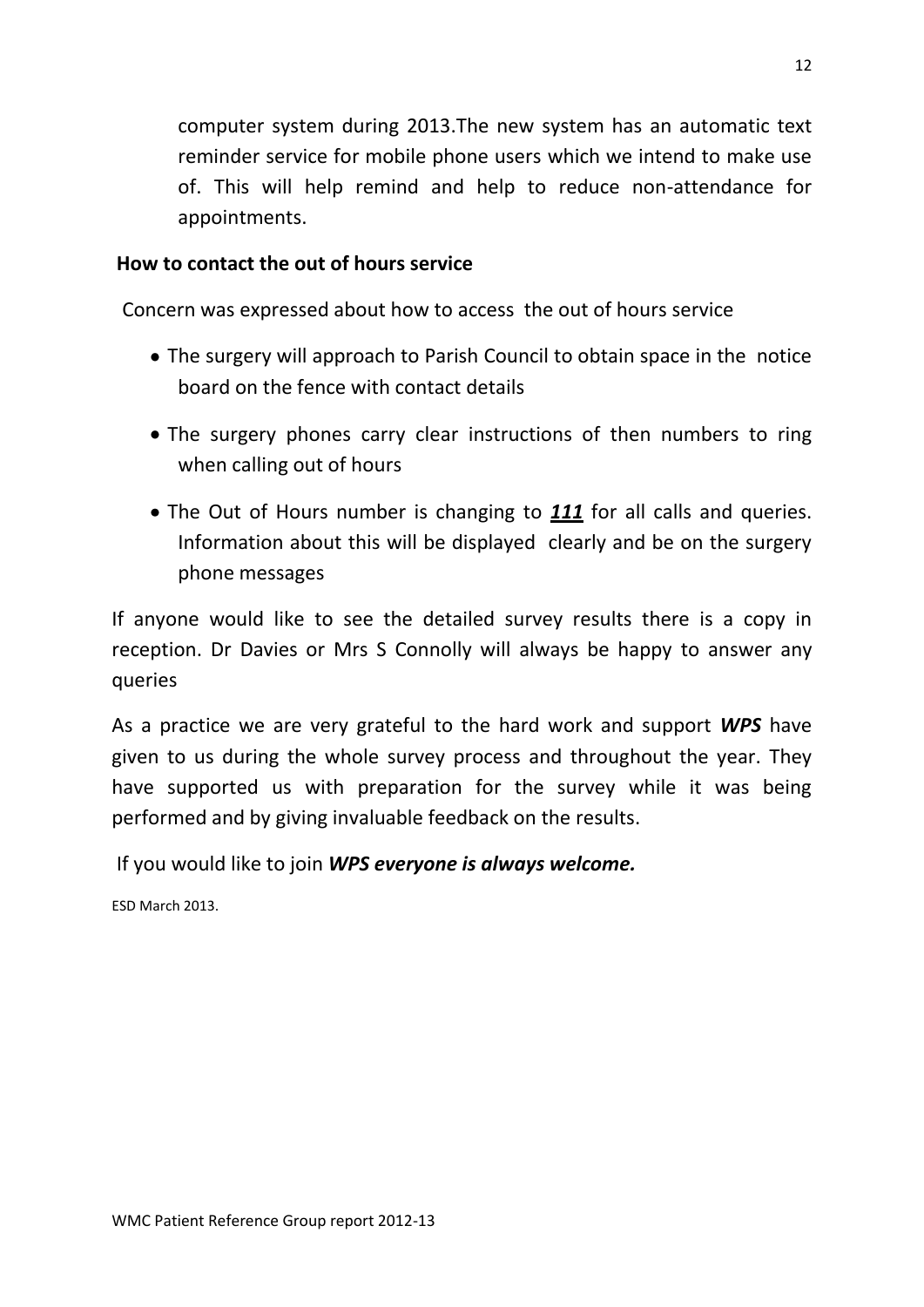Copy of invitation attached to repeat prescriptions

# **Calling All Patients**

# **of**

# **Wootton Medical Centre**

**Do You Want to have an input into the service you receive?**

**Why not join**

**Wootton Patient Supporters the Patient Reference Group.**

**Contact Mrs S Connolly or Dr Davies on 01604 709933**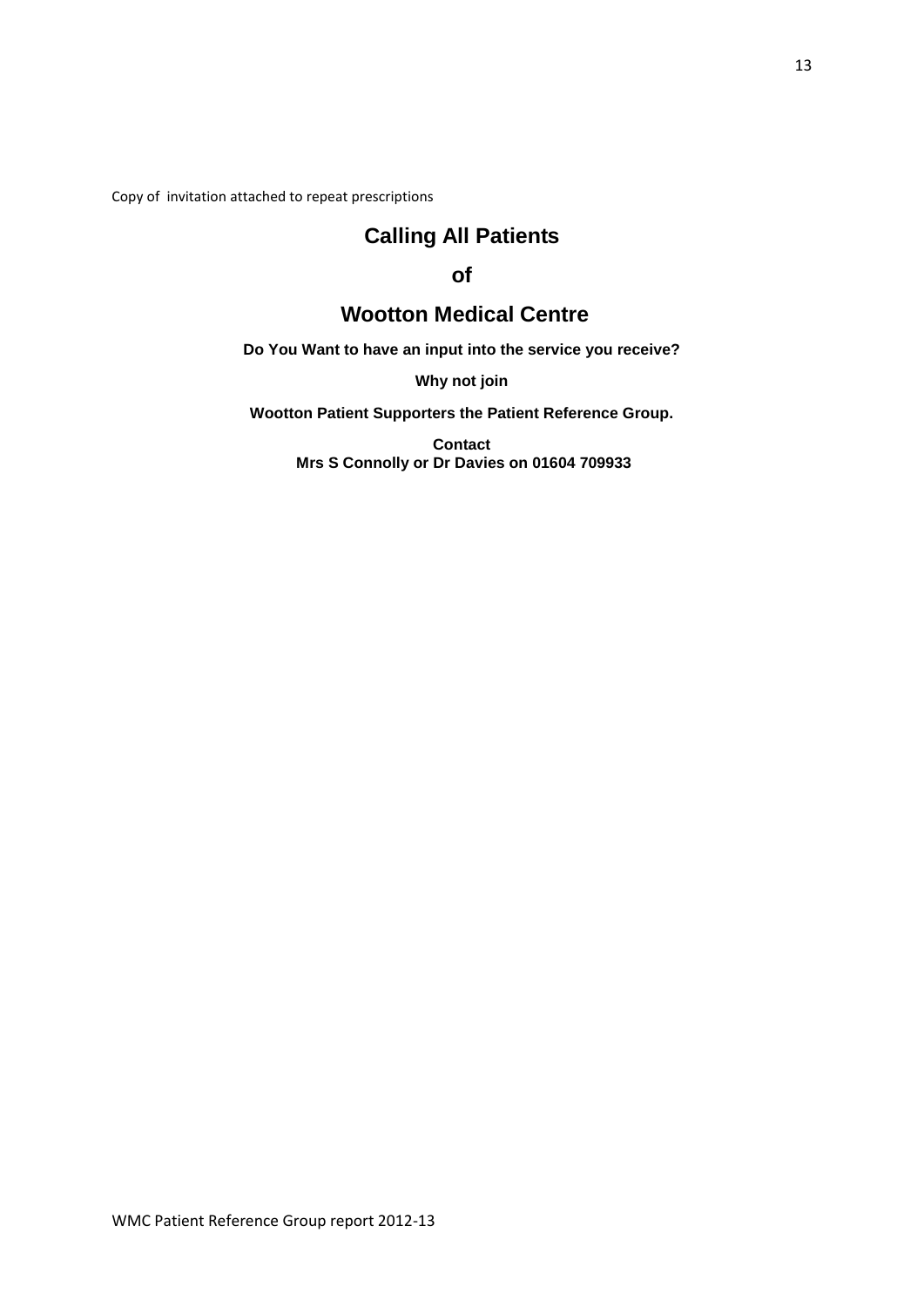Copy of invitation placed next to results poster inviting people to open meeting of Wootton Patient Supporters

# **Would you like to know more about these results? Why not come along to the Wootton Patient Supporters Meeting held here On Thursday 14th March**

# **at 6.30pm**